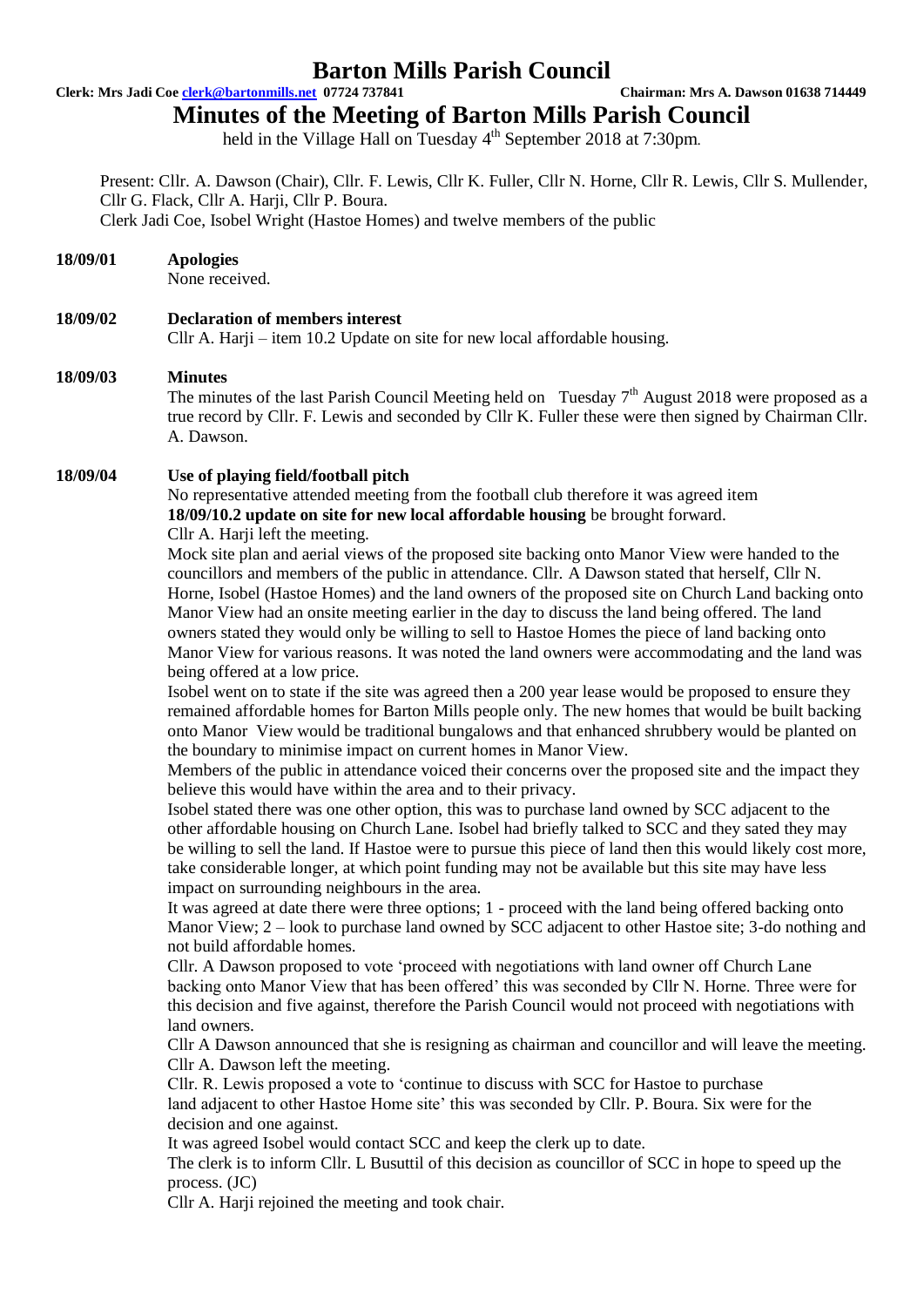**Clerk: Mrs Jadi Coe clerk@bartonmills.net 07724 737841 Chairman: Mrs A. Dawson 01638 714449**

A member of the public brought up concerns of dead trees on the existing Hastoe Home site in the village. The clerk stated she had contacted Hastoe Homes to clear this but had no response. Isobel from Hastoe would chase this on our behalf. (18/09/10.08)

**18/09/05 Police Matters** 

None of relevance

**18/09/06 County and District Councillors Reports.**

Cllr B. Harvey had sent his apologies and no reports received.

#### **18/09/07 Planning and Environment**

**General & For Consideration:**

None

#### **Tree Applications (for information only):**

It was noted an application had been received since the agenda was published but Cllr. P Boura had stated there would be no need to comment on the proposed plan.

#### **Awaiting Forest Heath Decisions and pending appeals:**

**DC/17/2220/FUL –***Appea*l for 1 dwelling at Minden House, Station Road, Barton Mills, IP28 7DR Cllr. F. Lewis and R. Lewis declared an interest and left the meeting.

The appeal gave option to make new comments or modify previously made comments and it was agreed, four for and one against to object with new comment on the basis that it is outside the settlement boundary.

Cllr. F. Lewis and R. Lewis rejoined the meeting.

DC/18/1407/HH – *Pending decision,* 1 garage at 15 Wiggin Close, Barton Mills, IP28 6AN

DC/18/1126/OUT – *Pending decision*, 5 dwellings, land North of Belle Vue, Church Lane, Barton Mills

It was noted that the agent has withdrawn the application.

#### **Decided/approved (for information only)**

DC/18/1087/HH – single storey extension and new garage at Stable Farrn, The Street, Barton Mills, IP28 6AW, Application approved 6/8/18

## **18/09/08 Clerks Report and matters Arising from the minutes of the last meeting (for info only)**

The clerk reported the following:

**R**eporting of various problems to the relevant authorities mainly of overgrown footpaths and public rights of way had been made.

A parishioner had kindly sent an updated bus timetable which is now on the village website as the previous timetable was two years old.

The external audit conclusion has been recived from PKF Littlejohn.

There was one issue; last year (2016/17) the picnic bench was not included on the AGAR within the asset value and although this was included in the 2017/18 figure, the prior year figure on the 17/18 return was not altered instead the figure that was on the final return of 16/17 was entered. Notice of conclusion of Audit needs to be published by  $30<sup>th</sup>$  September and a cost agreed to charge members of the public for copies of the AGAR. The clerk stated that other parish council's were charging between nil and £1.50 if now a cost could be agreed.

It was agreed that the PC would charge £nil for a copy of the Annual Return and Governance Statement if copies were requested. The clerk would forward Notice of Conclusion of Audit to Cllr. P Boura to display in the notice boards and the clerk would post on the website. (JC)

#### **18/09/09 Correspondence**

The clerk stated that a letter and contribution of £100 had been received from the WI from their recent successful car boot sales.

Cllr. F Lewis stated she had a donation of £35 from the football club in regards to the car boot sale they recently held and would take to the clerk for banking. (FL)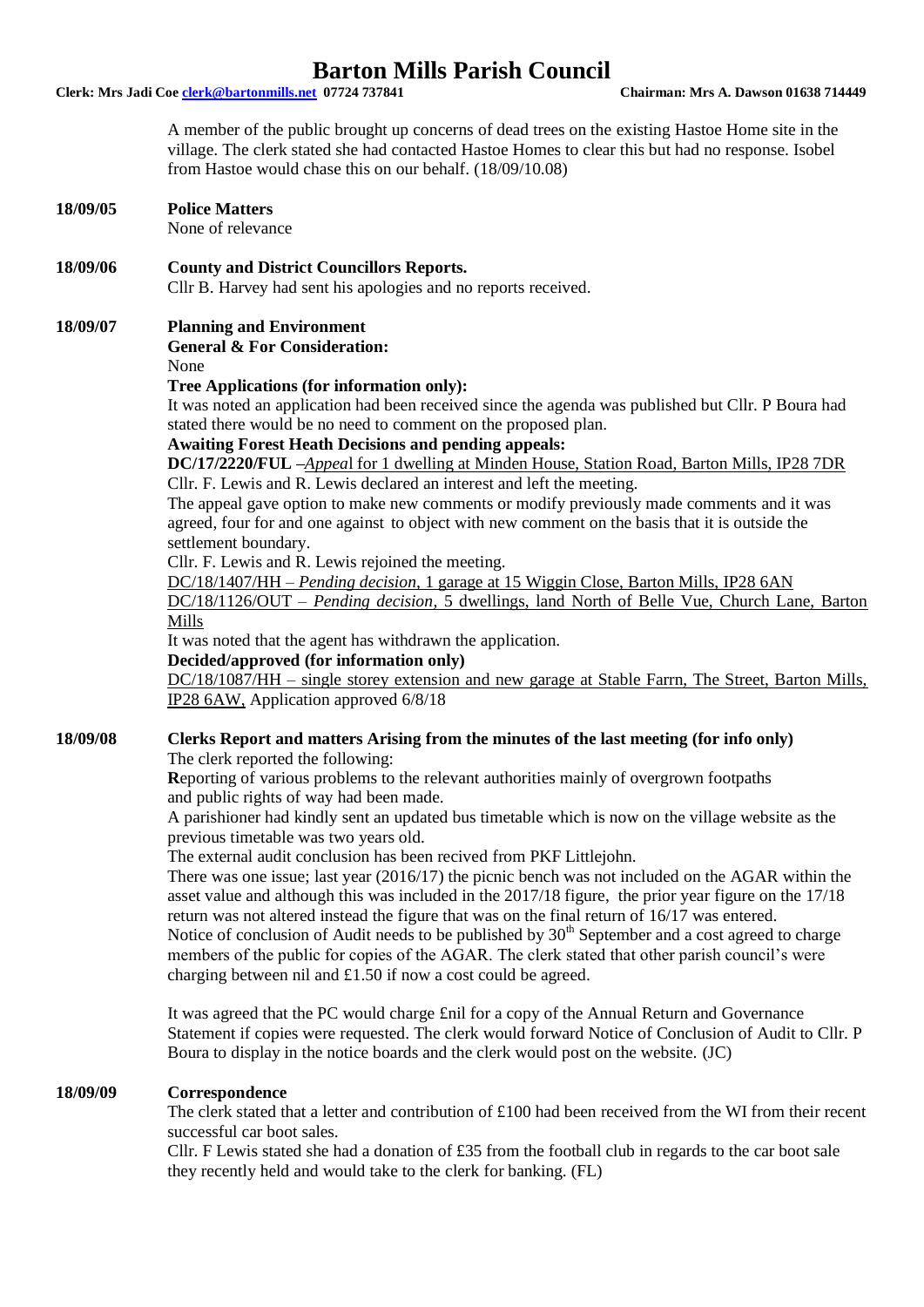### **Clerk: Mrs Jadi Coe clerk@bartonmills.net 07724 737841 Chairman: Mrs A. Dawson 01638 714449**

A letter from Suffolk Accident Rescue Service had been received asking for donations. It was agreed this was to be kept until February 2019 when any decisions of organisations to donate to would be agreed.

An email from Highways was received stating that grit heaps would no longer be replenished. No grit heaps are held in the village but it was agreed the need of an additional bin may be required. The clerk would look into the cost and whether Highways would fill the bins and at what cost

# **18/09/10 Parish Matters**

18/09/10.01 Future Football coaching

£257 was still held for the cost of football coaching and the clerk is to book two sessions in the October Half Term. (JC)

18/09/10.02 Update on site for the new local needs affordable housing scheme

Item brought forward and already discussed.

18/09/10.03 Quote for street lighting

Cllr P Boura stated quote received from Pearce and Kemp for new street lights at a net cost of £8,939.51. No quote had been received from K & M Lighting Services. It was proposed by Cllr. P. Boura to accept this quote and all agreed. (PB)

18/09/10.04 SID Rota Update

The Rota was agreed until the end of October and the clerk is to send updated copies. (JC)

# 18/09/10.05 Playing field usage and form

It was agreed that the request form to use the field was adequate and would be used in the future for organised activities taking place on the playing field. It was agreed to invite a representative from the Football Club to attend next month's meeting to help determine who would make decisions of use of the field during football season. (FL/JC)

18/09/10.06 Affordable Housing

Not discussed as item repeated (10/09/10.02)

18/09/10.07 Charity Event

The clerk stated a letter had been sent to the organisers of a recent charity event held in the village requesting that alternative parking arrangements to be made for any future events.

18/09/10.08 Trees on Church Land (Hastoe Home site)

Previously discussed (see 18/09/04)

18/09/10.09 Peace Garden Statue

To be brought forward to next meeting and Cllr S. Mullender to get more information. (SM) 18/09/10.10 Maintenance of assets incl. Annual Play Equipment Inspection Report and

Recommendations

The following was reported:

- Dog bin dispensers had been put up and were being refilled as needed. The back page in Barton Miller would ask for volunteers to do this in the future
- The defibrillator has been out of action since June but a new door should be fitted later on this week
- Easily fixed issues arising from the recent play equipment report had been dealt with
- Next year's budget would need to include replacing adult swing and chains
- The recommended re-laying of the safety mats would need to be completed by a contractor and Cllr P Boura would look further into this. (PB)

18/09/10.11 Update on fly tipping and tyre removal

Cllr A. Harji volunteered to dispose of tyre dumped by the village hall (AH)

It was agreed Cllr R. Lewis is to contact local builder to dispose of plaster board recently dumped on the playing field (RL)

18/09/10.12 To receive details of PROW cutting

Details of footpaths, hedges that are maintained by SCC and FHDC were distributed and it was agreed to not alter the cutting routes. However as many routes were not on the cutting schedules that are in regular use, a village gardener or contractor could be asked to carry out works.

18/09/10.13 Discuss the need of a parish handy man

It was agreed that if and when matters arose that needed the attention of a handy man then one would be contacted at the point of time in need.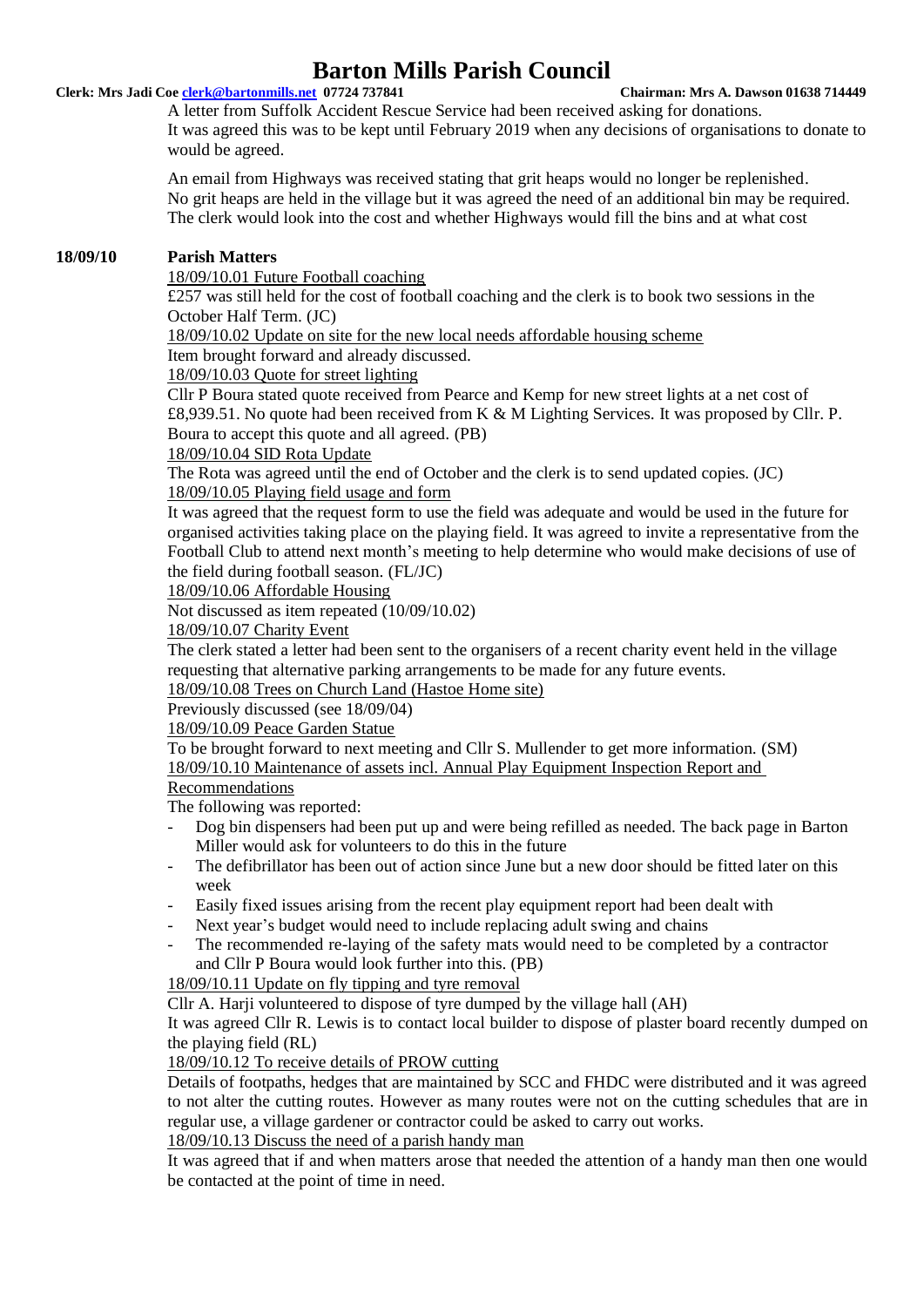# **Clerk: Mrs Jadi Coe clerk@bartonmills.net 07724 737841 Chairman: Mrs A. Dawson 01638 714449**

# 18/09/10.14 Discuss the need of a parish gardener/hedge trimmer

The clerk had been in contact with local gardener Sarah Limmer who provided hourly rates and the clerk is to re contact Sarah and ask if she would consider two hours work a month on the peace garden and any other areas that need attention. (JC)

The clerk also contacted INL but to provide quotes would need details of the footpaths requiring attention.

Is was agreed details of footpaths to be considered for additional cutting be sent to the clerk and if the hedge/bush was owned by a parishioner then the clerk would contact the owner once details are received.

It was agreed to for the clerk to contact INL Landscapes and ask for the car park to be sprayed with weed killer. (JC)

18/09/10.15 Boot camp update

The clerk stated this has been reported and is with FHDC planning.

18/09/10.16 Set date for standing orders working party

It was agreed to set a date via email contact between the councillors. (JC)

# 18/09/10.17 Car boot on the A11

It was noted that there was still issues with the congested traffic on boot sale days but no action to be taken at date and would include as an agenda item next Spring if problems were to restart. 18/09/10.18 A11, Fiveways update

Work is to begin shortly and Cllr P. Boura to find out more information and publish in the Barton Miller. (PB)

# **18/09/11 Finances & Policies**

:

# 18/09/11.01 Parish Council Bank Balances and Reconciliation

The bank reconciliation was presented to Cllr A. Harji and agreed. The clerk stated £23,043 was held in the current account at  $16<sup>th</sup>$  August 2018.

18/09/11.02 Cheques for signing and approval

The following payments were agreed and the cheques signed

| Chq | Payee                | Details            | <b>Net</b> | <b>VAT</b> | Gross   |
|-----|----------------------|--------------------|------------|------------|---------|
| 724 | J Coe                | Clerk salary       | 249.60     | 0.00       | 249.60  |
| 725 | Tudd. PC             | Planning training  | 30.00      | 0.00       | 30.00   |
| 726 | Village Hall         | Notice Boards      | 494.00     | 0.00       | 494.00  |
| 727 | Cllr F. Lewis        | Magnets            | 12.00      | 0.00       | 12.00   |
| 728 | J Coe                | Clerk expenses     | 28.06      | 1.25       | 29.31   |
| 729 | K & M Light.         | Clerk expenses     | 6.66       | 1.33       | 7.99    |
| 730 | Proludic             | Sep maintenance    | 106.28     | 21.26      | 127.54  |
| 571 | Woollards            | Wood for bench     | 38.50      | 7.70       | 46.20   |
| 572 | Mark Harrod          | Goal hooks         | 40.5       | 8.10       | 48.60   |
| 573 | <b>PKF</b> Littlejoh | External audit fee | 200.00     | 40.00      | 240.00  |
|     |                      |                    | 1205.60    | 79.64      | 1285.24 |

18/09/11.03 Update on account for reserves

No account opened. Item to brought forward to next agenda

# **18/09/12 Clerk's Report & urgent matters arising**

Cllr F. Lewis reported overgrown tree at the top of church meadow and asked the clerk to contact FHDC to crown lift the tree. Cllr F. Lewis also reported there was rose bushes on the land of The Flint Cottage that were encroaching the footpath, Cllr. G. Flack volunteered to contact the owner and request these be cut. (GF)

Cllr P Boura reported she attended recent planning training but she felt the training was disappointing.

### **18/09/13 Items for future agendas**

Discuss future chairman position